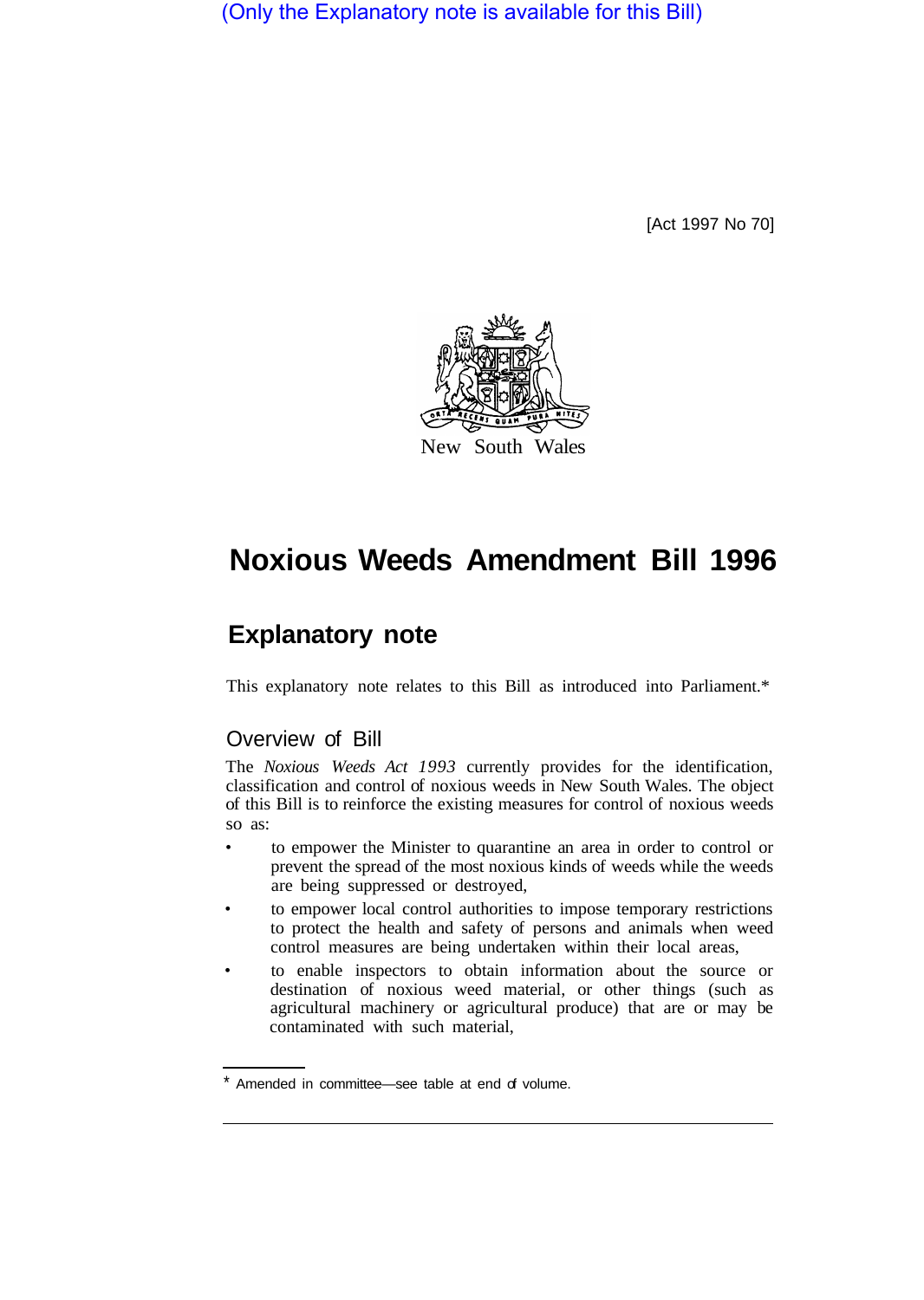Noxious Weeds Amendment Bill 1996 [Act 1997 No 70]

Explanatory note

• to ensure that agricultural machinery is free from noxious weeds (such as parthenium weed) before being brought into New South Wales from Queensland.

### Outline of provisions

**Clause 1** sets out the name (also called the short title) of the proposed Act.

**Clause 2** provides for the proposed Act to commence on a day or days to be fixed by proclamation.

**Clause 3** is a formal provision that gives effect to Schedule 1, which amends the *Noxious Weeds Act 1993.* 

#### **Schedule 1 Amendments**

#### **Importation of agricultural machinery into New South Wales from Queensland**

Section 31 of the *Noxious Weeds Act 1993* is to be replaced. The present section requires certain agricultural machines to be presented for inspection by an inspector when being brought into New South Wales from Queensland. The new section 31 will require a person who brings an agricultural machine into New South Wales from Queensland to lodge with an inspector a declaration certifying that the machine has been inspected and cleaned. It will be an offence to bring an agricultural machine into New South Wales from Queensland without having made such a declaration. It will also be an offence to make a declaration knowing it to contain false or misleading information. An inspector will be able to (but will no longer be obliged to) inspect an agricultural machine brought into New South Wales from Queensland. (See Schedule 1 [l] and [7])

#### **Quarantine areas**

Proposed section 34A will confer on the Minister power to make orders declaring land to be a quarantine area in order to prevent the spread of W 1 or W<sub>2</sub> category weeds (which are the kinds most damaging or destructive to the environment and to primary industry). An order under the proposed section will be able to prohibit or restrict the movement of people, animals and things into, out of and within the quarantine area. Such an order will be capable of